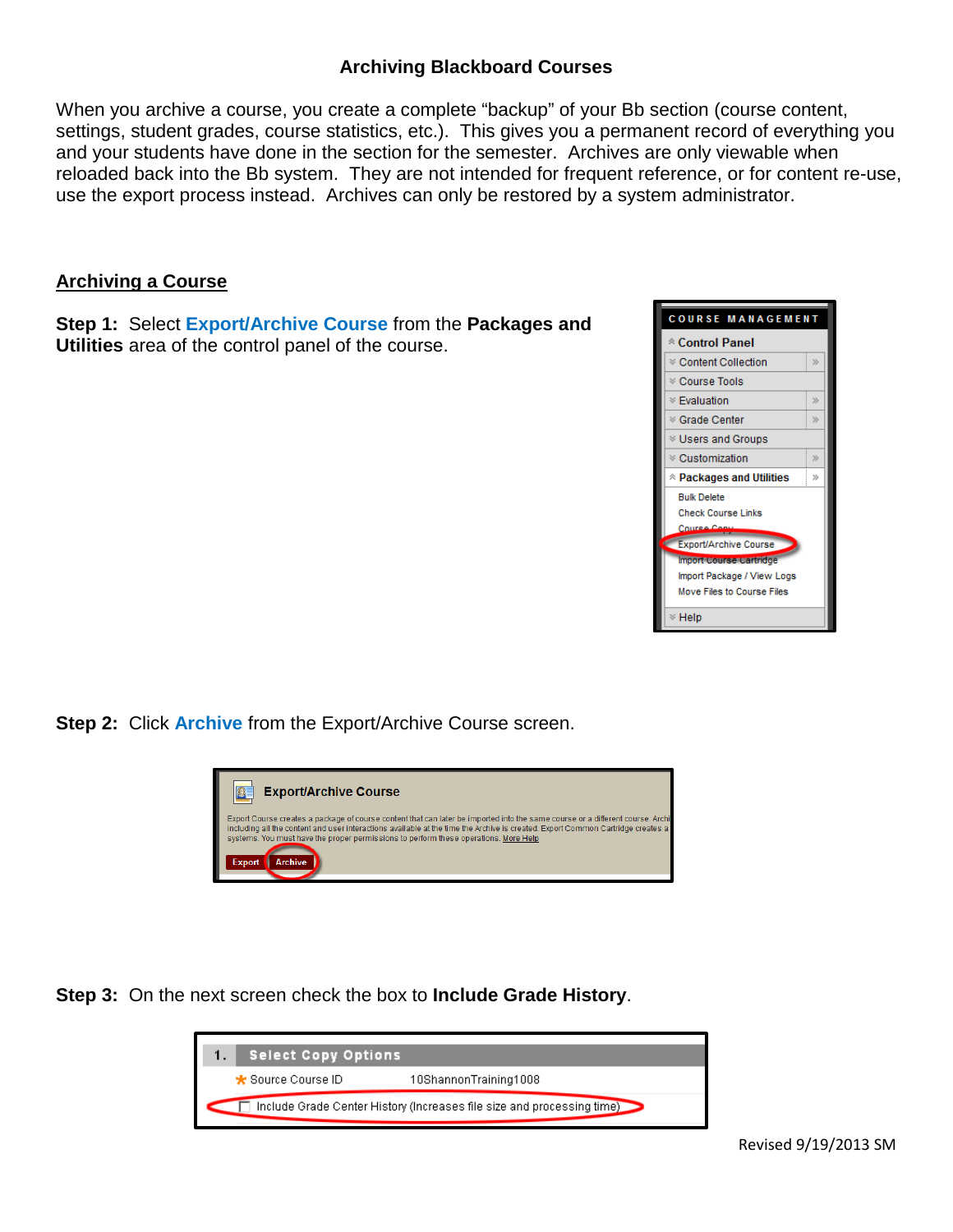**Step 4:** Under section 2 "**File Attachments**" of the Archive screen, choose the second selection (default) for each option. Failing to select these two will cause student permission errors in the restored section.

| <b>File Attachments</b><br>2.1                        |                                                                                                                                                               |
|-------------------------------------------------------|---------------------------------------------------------------------------------------------------------------------------------------------------------------|
| sure that the package size does not exceed the limit. | Choose between copying only the links to files or the links and new copies of every file attached within the cou                                              |
| Course Files Default Directory                        | Copy only links to course default directory files<br>Copy links and include copies of the files in the course default directory                               |
| Files Outside of the Course<br>Default Directory      | Copy only links to files stored outside of the course default directory<br>Copy links and include copies of the files outside of the course default directory |
| Package Size                                          | Calculate Size<br>Manage Package Contents                                                                                                                     |

- **Step 5:** You will receive an email in your UCM email account when the process is complete. Archives can take anywhere from 30 seconds to 5 minutes or more depending on how large your course is.
- **Step 6:** After you have received the above mentioned email, select **Export/Archive Course** from the **Packages and Utilities** area of the control panel course. You should see the archive file listed on the Export/Archive screen. Click the chevron next to the archive file and select **View Basic Log.**



Check the log to ensure the archive completed without errors. Take note of any errors or warnings reported. You may see some errors dealing with links, announcements, discussion board posts, etc. These deal with things being removed from the course. You want to make sure there aren't any fatal errors. If you see errors here and have questions about them do not hesitate to contact UCM Blackboard Support.